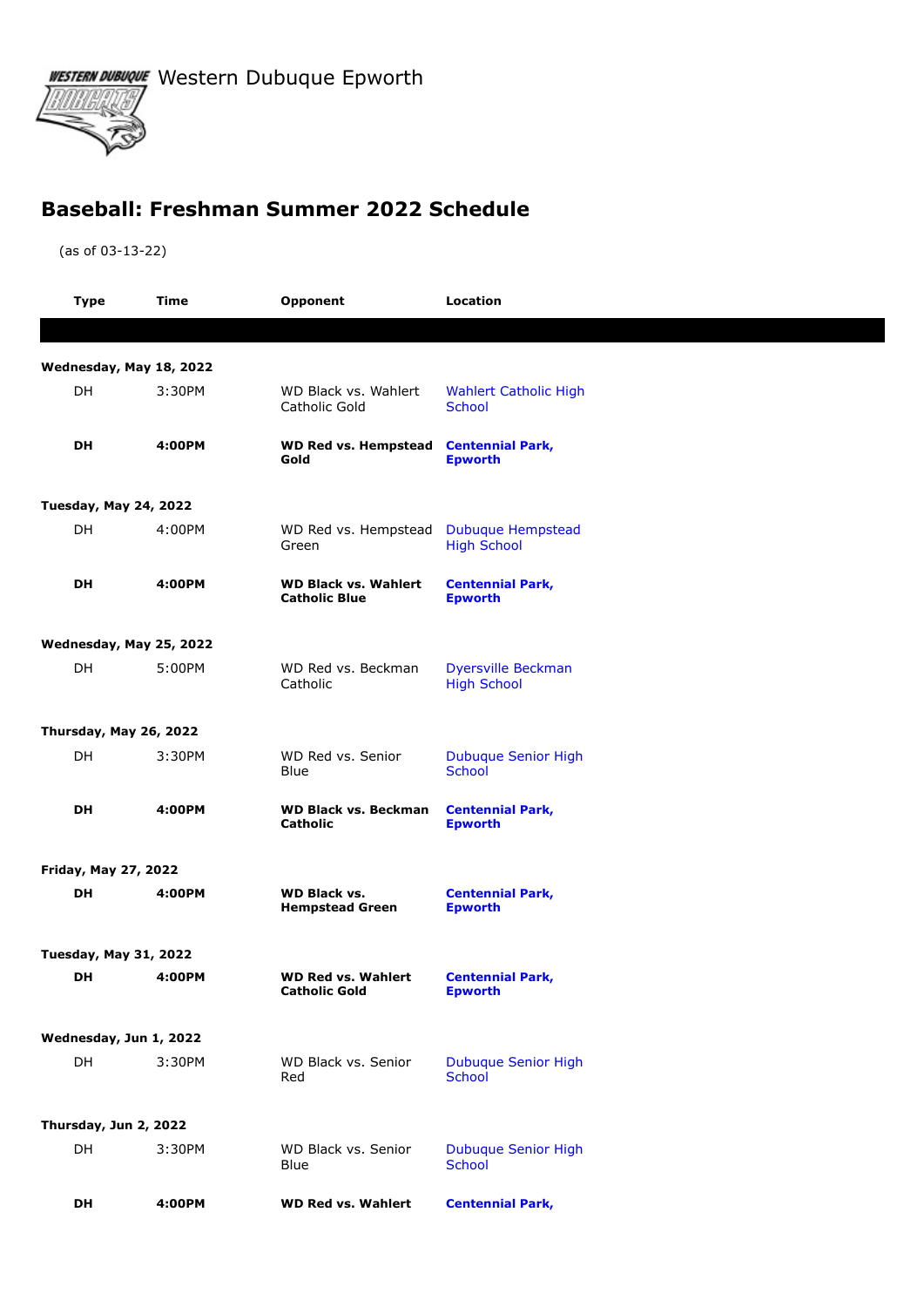|                              |         | <b>Catholic Blue</b>                                | <b>Epworth</b>                                |  |  |  |  |
|------------------------------|---------|-----------------------------------------------------|-----------------------------------------------|--|--|--|--|
| <b>Tuesday, Jun 7, 2022</b>  |         |                                                     |                                               |  |  |  |  |
| DH.                          | 10:00AM | WD Red vs. Senior Red                               | <b>Dubuque Senior High</b><br><b>School</b>   |  |  |  |  |
| DH.                          | 10:00AM | <b>WD Black vs.</b><br><b>Hempstead Gold</b>        | <b>Centennial Park,</b><br><b>Epworth</b>     |  |  |  |  |
| Friday, Jun 10, 2022         |         |                                                     |                                               |  |  |  |  |
| DH.                          | 10:00AM | WD Red vs. Hempstead<br>Gold                        | Dubuque Hempstead<br><b>High School</b>       |  |  |  |  |
| DH.                          | 10:00AM | <b>WD Black vs. Wahlert</b><br><b>Catholic Gold</b> | <b>Centennial Park,</b><br><b>Epworth</b>     |  |  |  |  |
| <b>Tuesday, Jun 14, 2022</b> |         |                                                     |                                               |  |  |  |  |
| DH.                          | 10:00AM | WD Black vs. Wahlert<br>Catholic Blue               | <b>Wahlert Catholic High</b><br>School        |  |  |  |  |
| DH                           | 10:00AM | <b>WD Red vs. Hempstead</b><br>Green                | <b>Centennial Park,</b><br><b>Epworth</b>     |  |  |  |  |
| Friday, Jun 17, 2022         |         |                                                     |                                               |  |  |  |  |
| DH.                          | 10:00AM | WD Black vs.<br>Hempstead Green                     | Dubuque Hempsted<br><b>High School</b>        |  |  |  |  |
| <b>DH</b>                    | 10:00AM | <b>WD Red vs. Senior</b><br><b>Blue</b>             | <b>Centennial Park,</b><br><b>Epworth</b>     |  |  |  |  |
| Monday, Jun 20, 2022         |         |                                                     |                                               |  |  |  |  |
| <b>DH</b>                    | 10:00AM | <b>WD Red vs. Beckman</b><br>Catholic               | <b>Centennial Park,</b><br><b>Epworth</b>     |  |  |  |  |
| <b>Tuesday, Jun 21, 2022</b> |         |                                                     |                                               |  |  |  |  |
| DH.                          | 10:00AM | WD Red vs. Wahlert<br>Catholic Gold                 | <b>Wahlert Catholic High</b><br><b>School</b> |  |  |  |  |
| <b>DH</b>                    | 10:00AM | <b>WD Black vs. Senior</b><br>Red                   | <b>Centennial Park,</b><br><b>Epworth</b>     |  |  |  |  |
| Friday, Jun 24, 2022         |         |                                                     |                                               |  |  |  |  |
| DH.                          | 10:00AM | WD Red vs. Wahlert<br>Catholic Blue                 | <b>Wahlert Catholic High</b><br><b>School</b> |  |  |  |  |
| DH.                          | 10:00AM | <b>WD Black vs. Senior</b><br><b>Blue</b>           | <b>Centennial Park,</b><br><b>Epworth</b>     |  |  |  |  |
| Monday, Jun 27, 2022         |         |                                                     |                                               |  |  |  |  |
| DH.                          | 10:00AM | WD Black vs. Beckman<br>Catholic                    | <b>Beckman Catholic High</b><br><b>School</b> |  |  |  |  |
| <b>Tuesday, Jun 28, 2022</b> |         |                                                     |                                               |  |  |  |  |
| DH.                          | 10:00AM | WD Black vs.<br>Hempstead Gold                      | Dubuque Hempstead<br><b>High School</b>       |  |  |  |  |
| DH.                          | 10:00AM | <b>WD Red vs. Senior Red</b>                        | <b>Centennial Park,</b><br><b>Epworth</b>     |  |  |  |  |